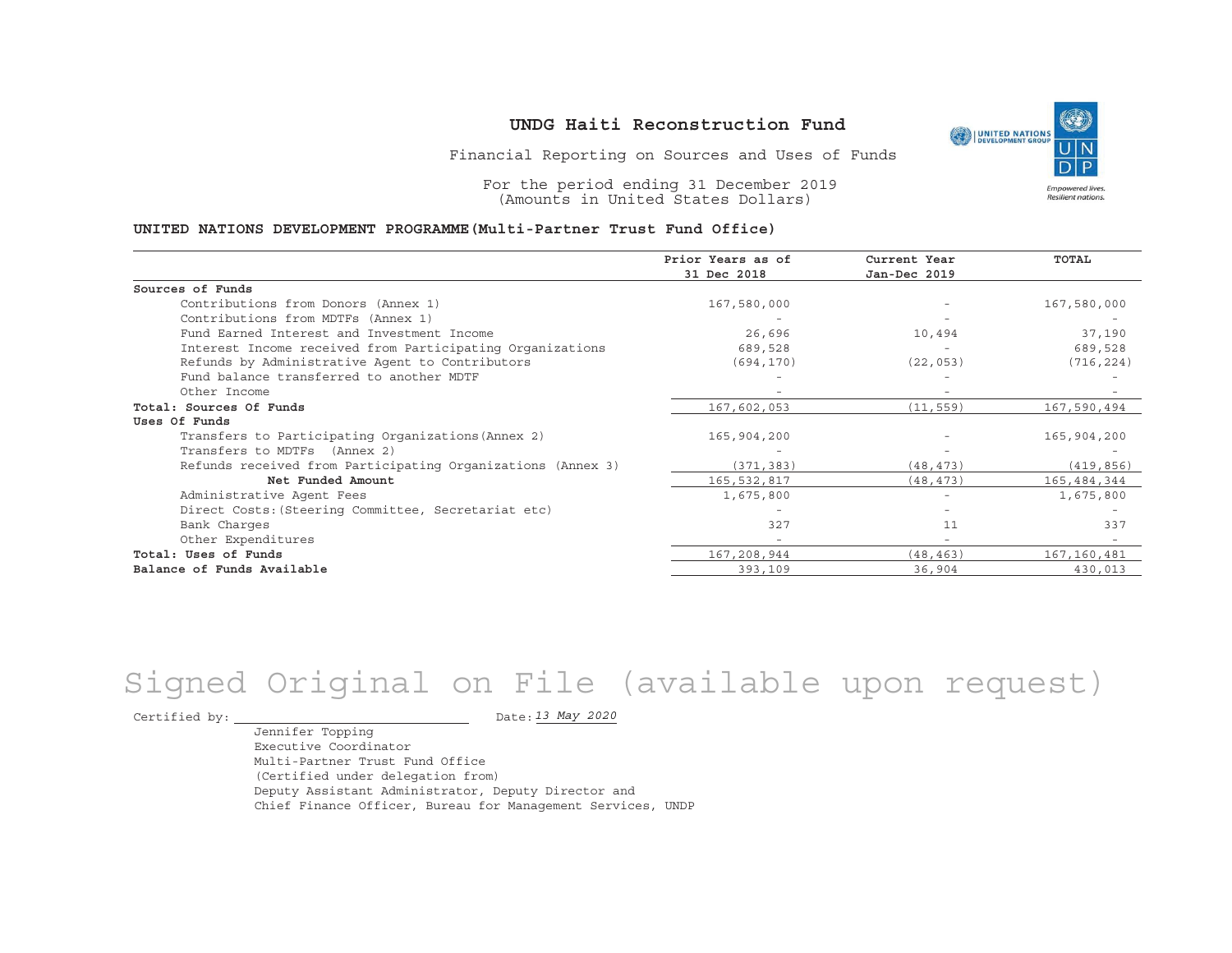

Financial Reporting on Sources and Uses of Funds

For the period ending 31 December 2019 (Amounts in United States Dollars)

#### **UNITED NATIONS DEVELOPMENT PROGRAMME(Multi-Partner Trust Fund Office)**

**Annex - 1: Contributions**

|                                | Prior Years as of | Current Year             | TOTAL       |
|--------------------------------|-------------------|--------------------------|-------------|
|                                | 31 Dec 2018       | Jan-Dec 2019             |             |
| From Contributors              |                   |                          |             |
| INTERNATIONAL DEVELOPMENT ASSO | 167,580,000       | $\overline{\phantom{a}}$ | 167,580,000 |
| Total: Contributions           | 167,580,000       | $-$                      | 167,580,000 |

## Signed Original on File (available upon request)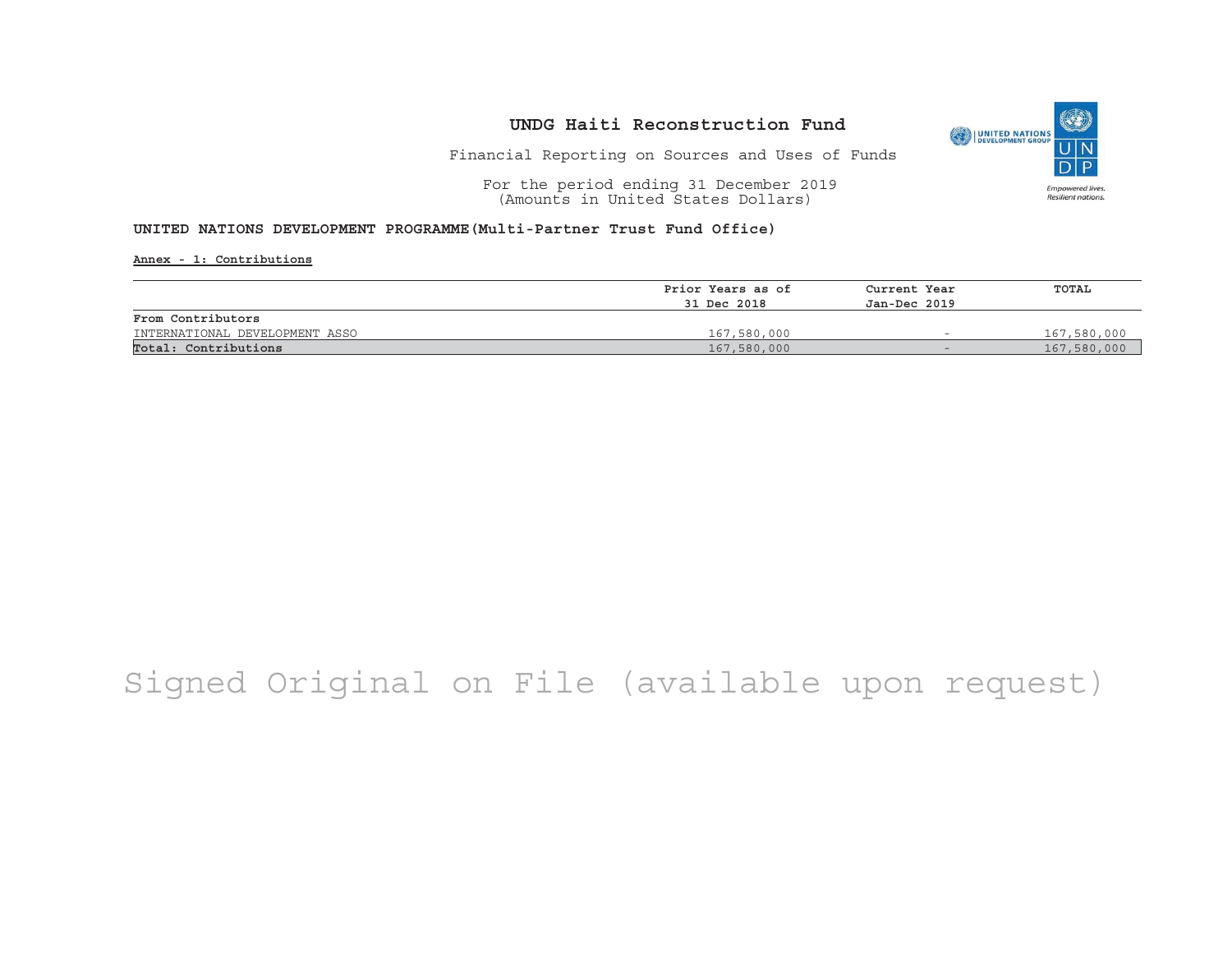

Financial Reporting on Sources and Uses of Funds

For the period ending 31 December 2019 (Amounts in United States Dollars)

#### **UNITED NATIONS DEVELOPMENT PROGRAMME(Multi-Partner Trust Fund Office)**

**Annex - 2: Transfers**

|                                | Prior Years as of | Current Year             | TOTAL       |
|--------------------------------|-------------------|--------------------------|-------------|
|                                | 31 Dec 2018       | Jan-Dec 2019             |             |
| To Participating Organizations |                   |                          |             |
| FAO                            | 5,440,580         | $\overline{\phantom{a}}$ | 5,440,580   |
| ILO                            | 5, 255, 755       | $\overline{\phantom{a}}$ | 5, 255, 755 |
| IOM                            | 18,360,592        | $\overline{\phantom{0}}$ | 18,360,592  |
| <b>UNDP</b>                    | 99,709,427        | $\overline{\phantom{0}}$ | 99,709,427  |
| UNEP                           | 5,105,775         | $\qquad \qquad -$        | 5,105,775   |
| UNFPA                          | 85,600            | $\qquad \qquad -$        | 85,600      |
| UNHABITAT                      | 12,780,640        | $\overline{\phantom{a}}$ | 12,780,640  |
| UNOPS                          | 19,165,831        | $\overline{\phantom{a}}$ | 19,165,831  |
| Total Transfers                | 165,904,200       |                          | 165,904,200 |

# Signed Original on File (available upon request)